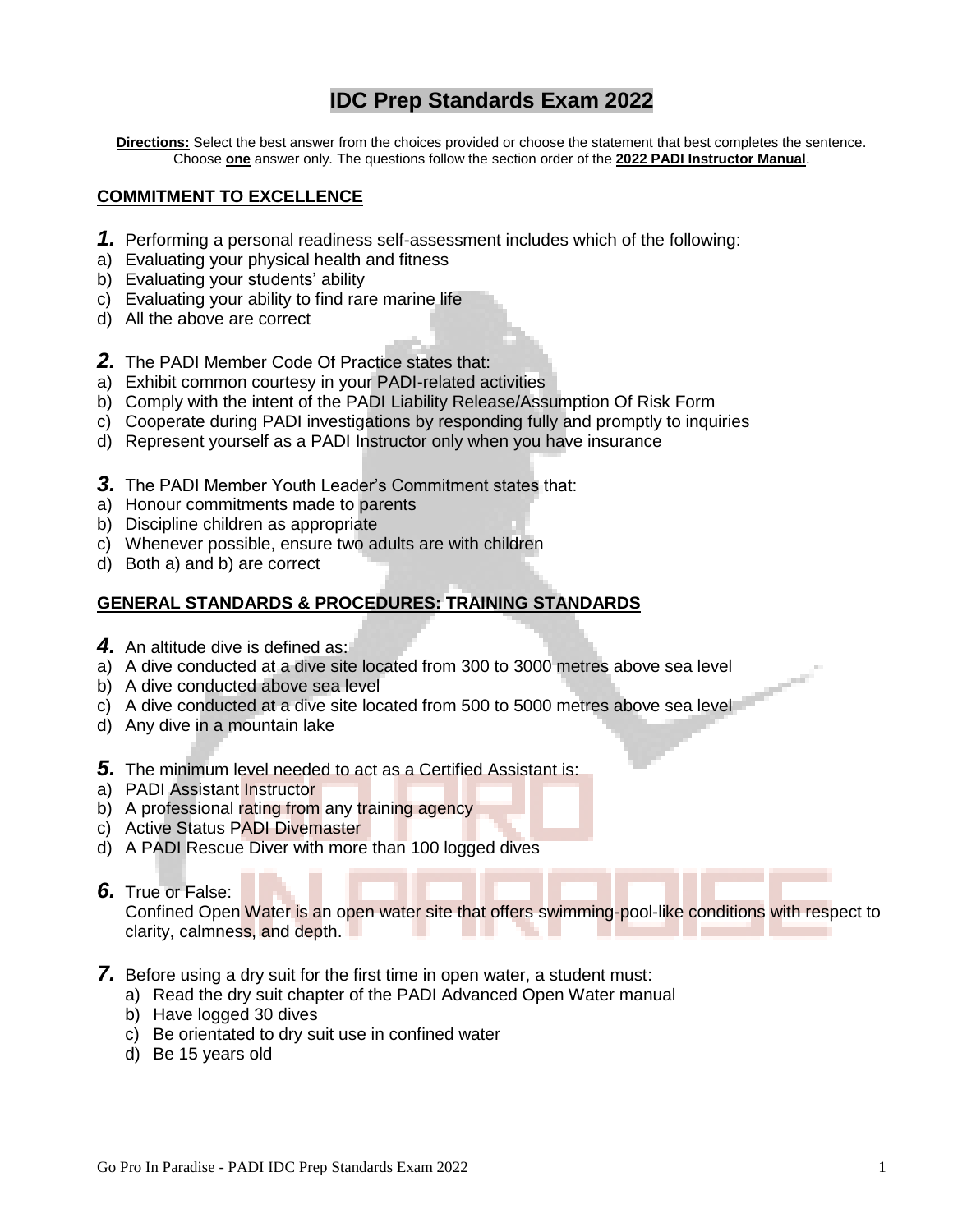- **8.** PADI Instructors and Certified Assistants are required to have which of the following pieces of equipment on every dive:
- a) Knife/diver's tool
- b) Whistle
- c) SMB
- d) Camera

*9.* Divers who are under which age may earn a Junior Diver certification?

- a) 16
- b) 18
- c) 15
- d) 12
- *10.* True or False:

Student divers are required to have a personal set of current PADI materials for study and use during the course and for reference afterwards, unless unavailable in a language they understand.

- *11.* Regarding open water dives, which of the following is not true:
- a) Student divers may participate in no more than three open water training dives in a single day, night or combination thereof
- b) Do not combine the performance requirements for two or more dives
- c) Minimum depth is 6 metres
- d) Do not exceed the maximum depth specified in course instructor guides
- *12.* To meet the prerequisite certification for a course stating PADI Open Water Diver as its minimum prerequisite, a diver from a different training agency must be able to show proof of:
- a) An entry-level scuba certification with a minimum of four open water training dives
- b) An entry-level scuba certification with a minimum of two open water training dives
- c) 20 or more logged dives including documented experience in deep diving and underwater navigation
- d) Certification beyond entry-level (at least two certifications total)

### *13.* True or False:

The maximum student diver to instructor ratio for confined water dives without a Certified Assistant is  $10.1$ .

### *14.* True or False:

If certified divers join noncertified divers (entry-level or Discover Scuba Diving), count the certified divers in the ratio, and stay within the student diver/participant ratio for the least qualified person.

- *15.* Shallow water is defined as:
- a) Water shallow enough in which to stand
- b) Water shallower than 6 metres
- c) The shallow end of the pool
- d) Water shallower than 5 metres
- *16.* Which level of supervision requires a PADI Instructor to be available for consultation during the course, although not necessarily present during training sessions:
- a) Indirect supervision
- b) Direct supervision
- c) Under the direction of
- d) A PADI Instructor must always be present

Go Pro In Paradise - PADI IDC Prep Standards Exam 2022 2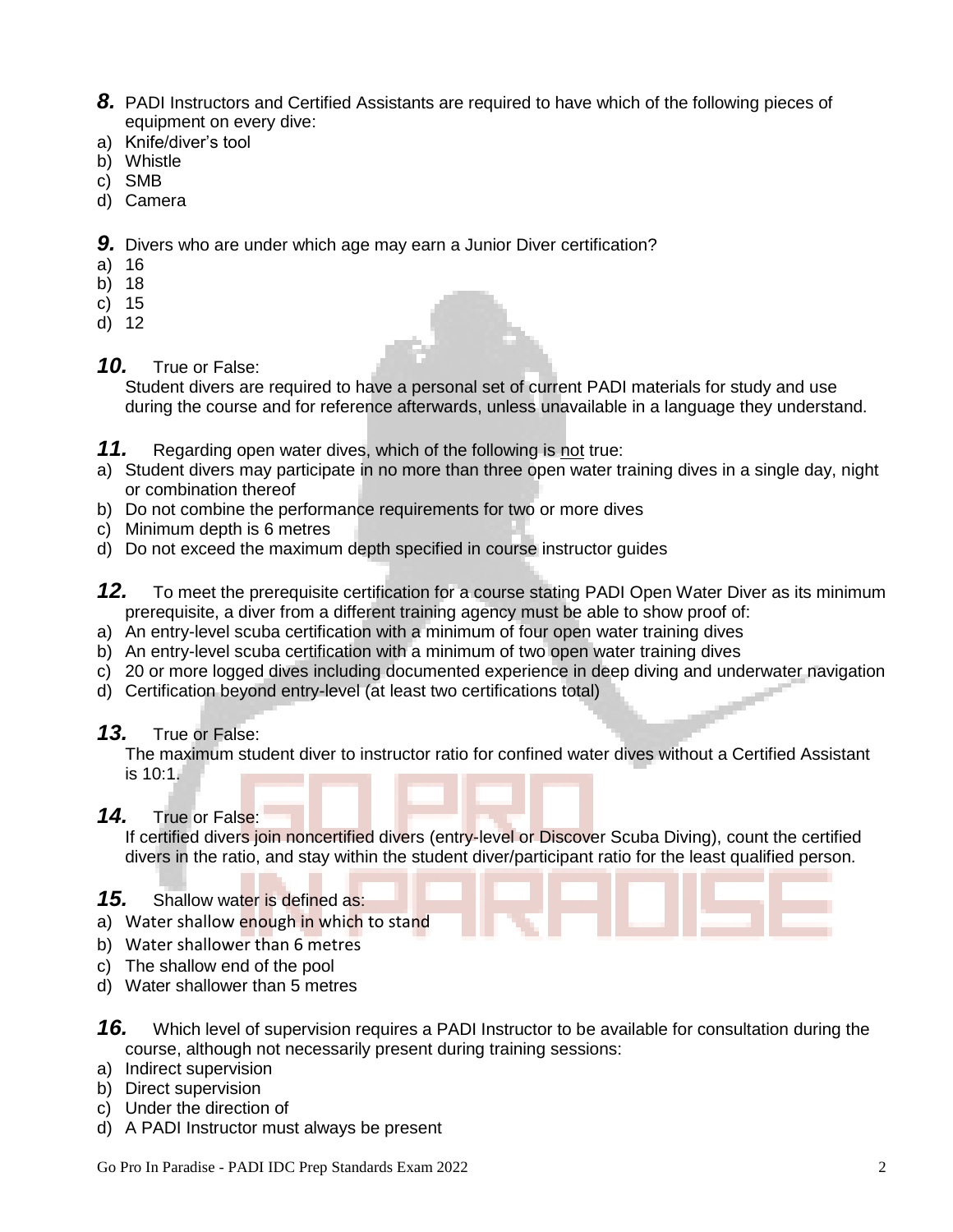### **GENERAL STANDARDS & PROCEDURES: KEY STANDARDS**

*17.* True or False:

The absolute maximum dive depth for students aged 12 to 14 is 18 metres.

*18.* The prerequisite certification to participate in Discover Local Diving is:

- a) Open Water Diver
- b) Divemaster
- c) Advanced Open Water Diver
- d) PADI (Junior) Scuba Diver

*19.* The minimum number of open water training dives required for PADI Adventure Diver certification is:

- a) 3
- b) 4
- c) 5
- d) 2

**20.** The minimum instructor rating to teach the Peak Performance Buoyancy Specialty is:

- a) PADI Divemaster
- b) PADI Open Water Scuba Instructor
- c) PADI Assistant Instructor
- d) PADI IDC Staff Instructor

*21.* The maximum ratio for penetration dives during the PADI Wreck Diver Specialty is:

- a) 4:1
- b) 8:1
- c) 2:1
- d) It depends how big the wreck is

*22.* The minimum instructor rating for the Advanced Freediver course is:

- a) Advanced Freediver Instructor
- b) Assistant Instructor
- c) Freediver Instructor
- d) Master Freediver Instructor

### *23.* True or False:

The ratio for the Basic Mermaid course with a student aged 7 years old is 1:1.

### *24.* The prerequisites for Tec 40 include:

- a) Enriched Air Diver
- b) Self-Reliant Diver
- c) Sidemount Diver
- d) Gas Blender

سنستمسح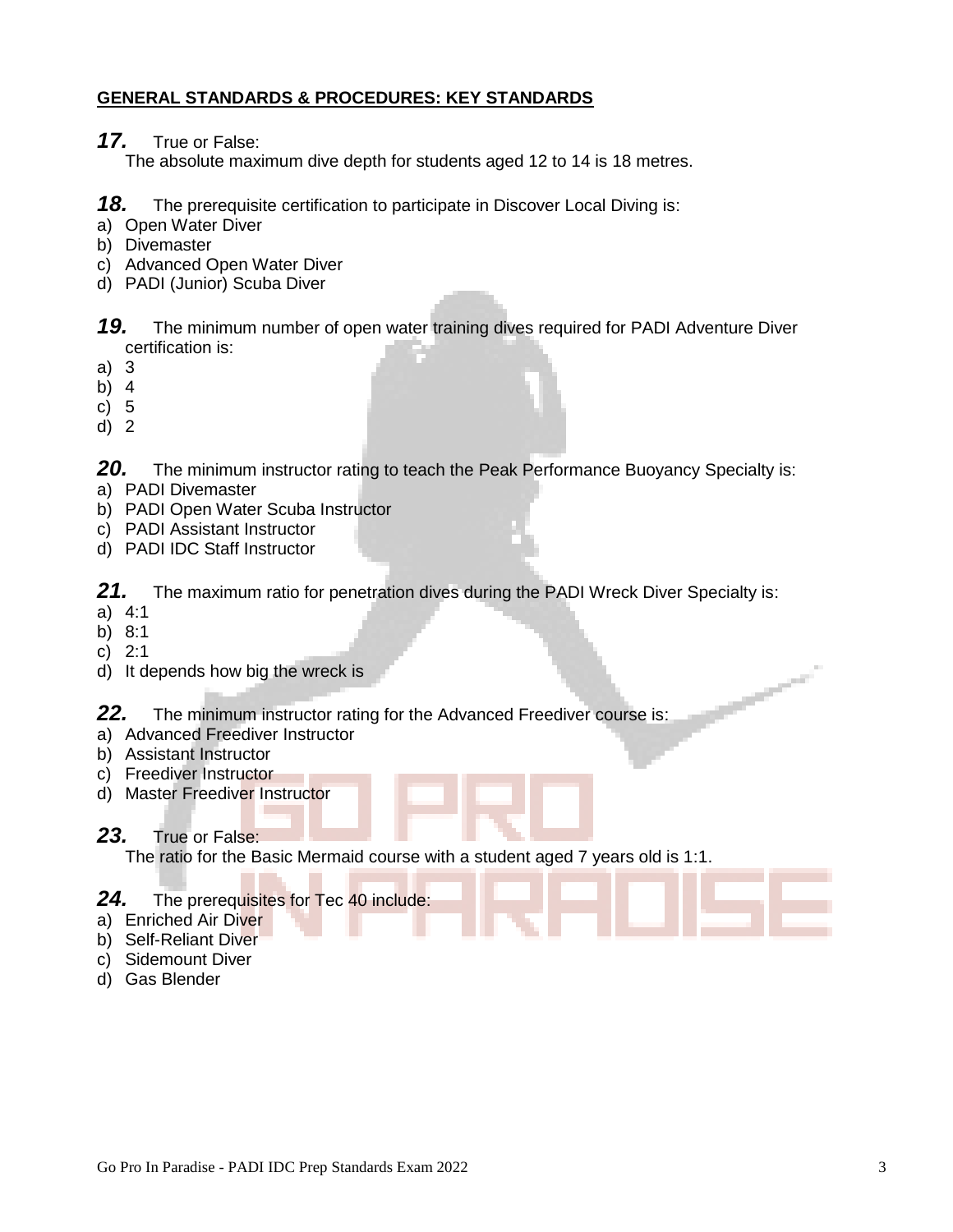*25.* The maximum student to instructor ratio for Tec Trimix is:

- a) 10:1
- b) 8:1
- c) 4:1
- d) 3:1

I. Divemaster \_\_\_\_\_\_\_\_ \_\_\_\_\_\_\_

26. What are the minimum ages and required instructor ratings for the following PADI Member-level courses?



# **GENERAL STANDARDS & PROCEDURES: PAPERWORK & ADMISNISTRATIVE PROCEDURES**

- *27.* PADI certifications should be issued:
- a) Within seven days of a student finishing all course requirements
- b) On the same day that the student finishes all course requirements
- c) Within thirty days of a student finishing all course requirements
- d) Within ten days of a student finishing all course requirements

**28.** It is appropriate to withhold certification:

- a) If it will help settle a personal dispute with the student
- b) If the student purchases equipment from a different dive centre
- c) If the student does not meet all performance objectives and/or does not pay the agreed course fees
- d) All of the above

*29.* What documentation must be completed prior to in-water training for a Rescue Diver course?

- a) A PIC envelope or online version
- b) Bubblemaker Statement
- c) Continuing Education Administrative Document
- d) The Liability Release For Certified Divers

**30.** In general, a parent/guardian signature is needed on the paperwork for students under the age

- $\circ$ f a) 16
- b) 21
- c) 15
- d) 18
- 
- *31.* True or False:

You should submit a PADI Incident Report Form to your PADI Office immediately after you witness or are involved in a diving or dive operation-related accident/incident, regardless of whether the incident occurred in or out of the water; is training related, recreational, technical or seemingly insignificant.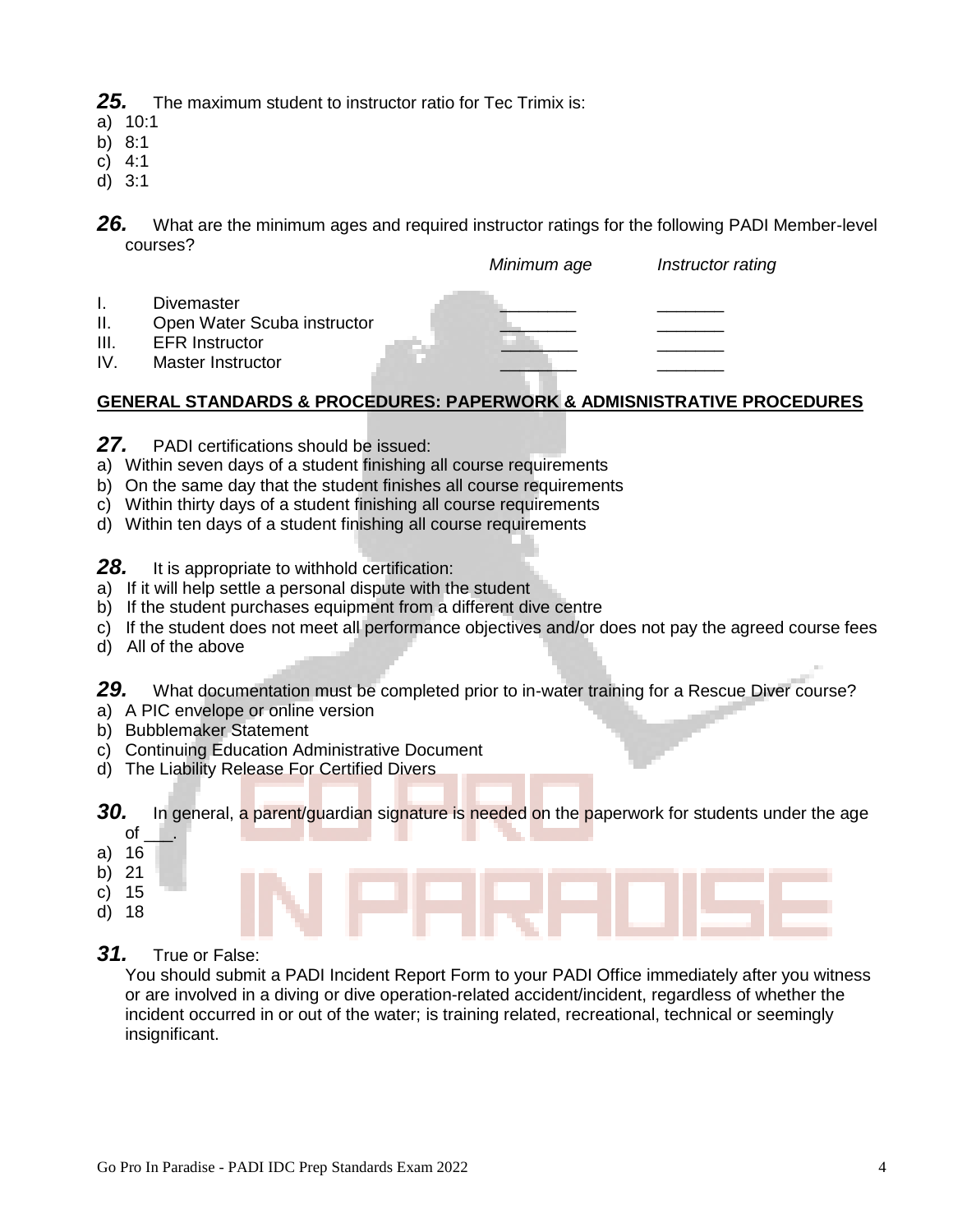- *32.* Which of the following courses may be taught concurrently with the PADI Open Water Diver course (if you are a certified PADI Specialty Instructor for the specialty):
- a) Deep Diver Specialty
- b) Sidemount Diver Specialty
- c) Wreck Diver Specialty
- d) Ice Diver Specialty

*33.* The Emergency Oxygen Provider Specialty course can replace which Rescue Diver course exercise?

- a) Exercise #1
- b) Exercise #4
- c) Exercise #9
- d) Exercise #10

**34.** Referrals expire <u>months from the date of the most recently completed training segment.</u>

- a) 24
- b) 3
- c) 6
- d) 12

**35.** A standards waiver may be granted to \_\_\_\_\_\_\_\_ and is valid for \_\_\_\_\_\_.

- a) Dive centres / six months
- b) Individual members / one year
- c) Course Directors / five years
- d) PADI IDC Centres / two years

### **OPEN WATER DIVER COURSE**

- **36.** The maximum depth for Open Water Dive #3 is:
- a) 12 m
- b) 18 m
- c) 30m
- d) Up to the Instructor's discretion

37. The maximum student-to-instructor ratio with one assistant for the open water dives of the Open Water Diver course is:

- a) 10:2
- b) 14:2
- c) 12:2
- d) 16:2

# *38.* True or False:

When conducting three open water training dives in one day, during the Open Water Diver course, the maximum depth for the last dive is 12 metres/40 feet.

- *39.* Which forms are not required for the Open Water Diver course?
- a) Continuing Education Administrative Document
- b) Standard Safe Diving Practices Statement of Understanding
- c) Medical Statement
- d) Liability Release and Assumption of Risk Agreement

--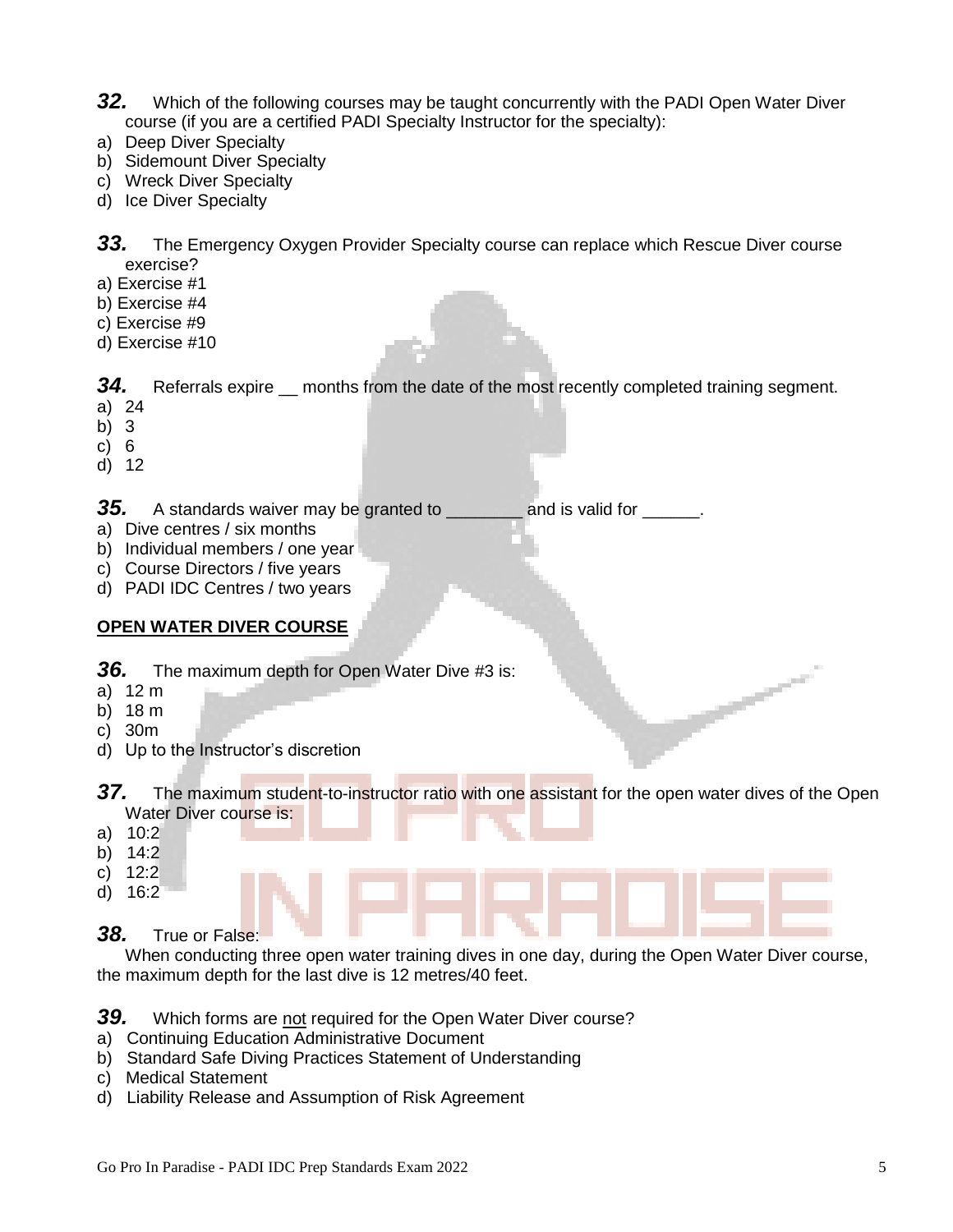- *40.* What is the minimum PADI Member rating required to evaluate dive flexible skills at the surface during the Open Water Diver course?
- a) Course Director
- b) Divemaster
- c) Open Water Scuba Instructor
- d) Assistant Instructor

*41.* Which of the following must be completed before Open Water Diver course dive #2?

- a) 10 minute float/swim
- b) 200 metre/yard swim
- c) 300 metre/yard swim with mask, fins and snorkel
- d) Any of the above
- 42. Which of the following are not listed as Confined Water Dive Flexible Skills in the Open Water Diver course?
- a) Equipment Preparation & Care
- b) C.E.S.A.
- c) Skin Diving
- d) Loose Cylinder Band

43. Which of the following skills are in Confined Water Dive 1 of the Open Water Diver course?

- a) Full mask clearing
- b) Air depletion
- c) Neutral buoyancy
- d) Partial mask clearing

*44.* Which of the following skills have a time requirement of 30 seconds?

- a) Hover with oral inflation
- b) No-mask swim
- c) Free-flow regulator
- d) No-mask breathing

*45.* When briefing the CESA, you should instruct your students to:

- a) Swim fast to make sure they reach the surface
- b) Remove the regulator from their mouth
- c) Resume normal breathing if you stop the ascent, or if they experience any difficulty
- d) Hold their breath if they don't think they can reach the surface

### *46.* True or False:

During Confined Water Dive #5, you should have students practice previously learned skills with a buddy, emphasising neutral buoyancy, hovering and swimming.

47. Which of the following dive flexible skills should a Scuba Diver student complete in open water? a) Tired diver tow

- 
- b) Snorkel to regulator exchange
- c) Compass navigation
- d) C.E.S.A.

 $\overline{\phantom{a}}$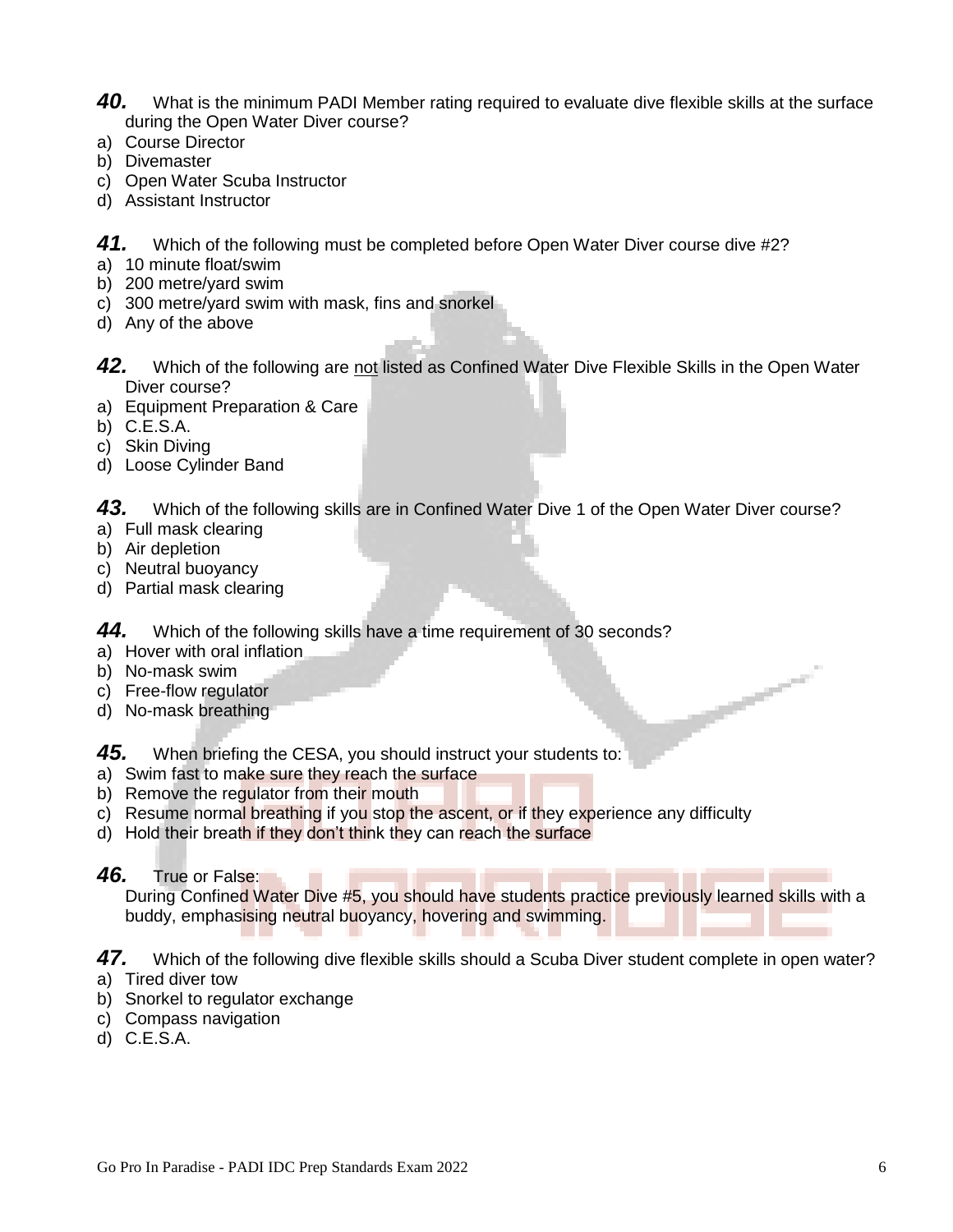*48.* True or False:

During the second open water dive in the Open Water Diver course, students must ascend properly using an alternate air source and establish positive buoyancy at the surface, acting as either donor or receiver.

### **ADVANCED OPEN WATER DIVER COURSE**

- 49. Which of the following are certification requirements for the PADI Adventure Diver course?
- a) Complete Thinking Like A Diver Knowledge Development section
- b) Complete three Knowledge Reviews for the completed Adventure Dives
- c) Complete three Adventure Dives
- d) All the above
- **50.** During the Advanced Open Water course, which of the following pieces of equipment are not required?
- a) Dive computer/timing device
- b) Dive knife/tool
- c) Compass
- d) SMB
- 51. Before offering the following options as Adventure Dives, an instructor must first be a Specialty Instructor in that area except for:
- a) AWARE Shark Conservation Adventure Dive
- b) Full Face Mask Adventure Dive
- c) Ice Adventure Dive
- d) Rescue Adventure Dive

*52.* Which of the following Adventure Dives does not have a maximum depth of 18 metres?

- a) Ice Adventure Dive
- b) Full Face Mask Adventure Dive
- c) Delayed Surface Marker Buoy Adventure Dive
- d) Digital Underwater Imaging Adventure Dive

# **RESCUE DIVER COURSE**

- *53.* What is the maximum depth for Rescue Scenario #1?
- a) 12 metres
- b) 9 metres
- c) 18 metres
- d) 30 metres

*54.* The listed diver prerequisites for the Rescue Diver course include:

- a) Adventure Diver with Underwater Navigation Adventure Dive
- b) Advanced Open Water Diver
- c) Search & Recovery Specialty Diver
- d) EFR Care For Children

سنتمسح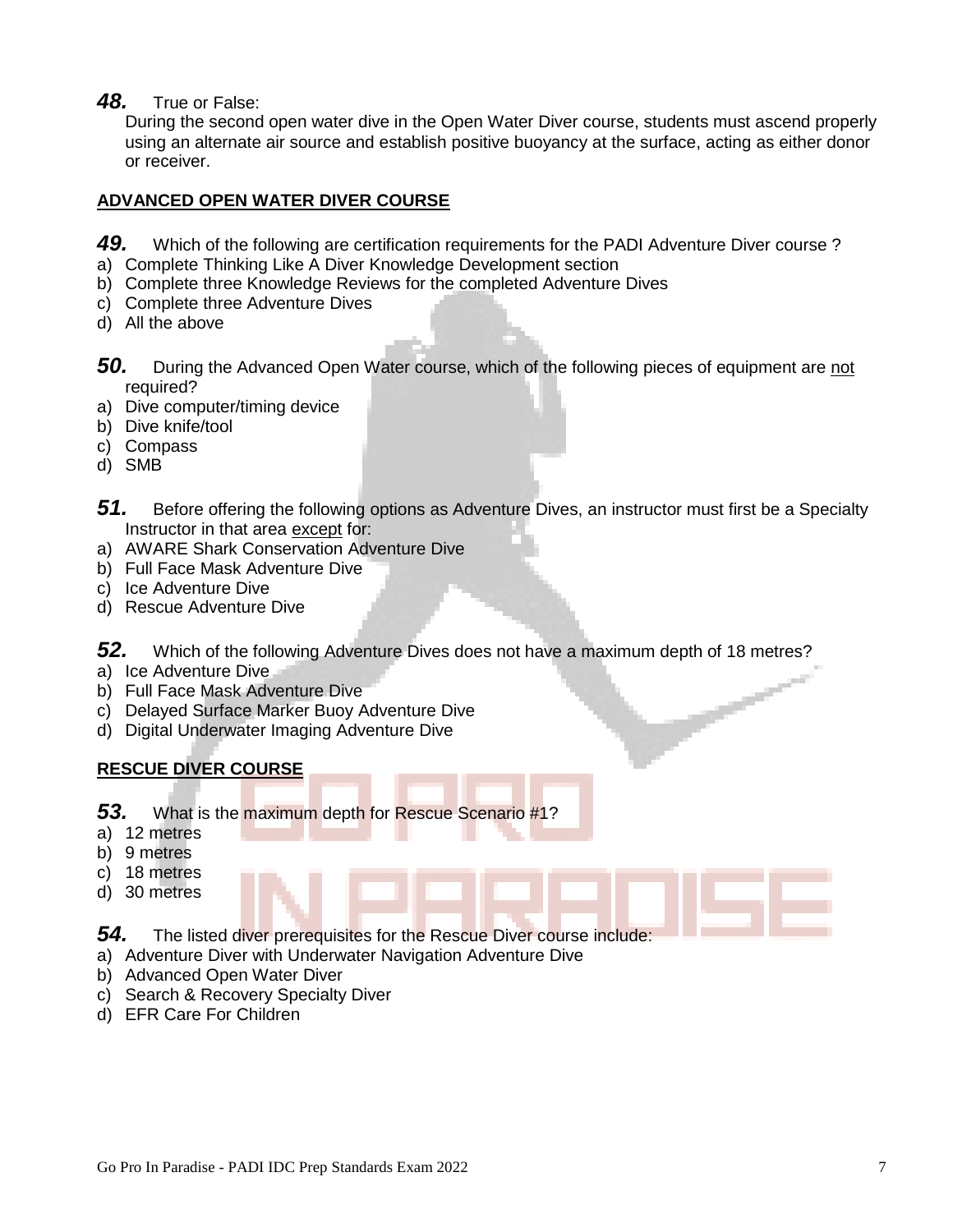# 55. Which of the following are not part of the Self-Rescue Review?

- a) C.E.S.A.
- b) Airway control
- c) Cramp release
- d) Use of an alternate air source

# *56.* What is Rescue Exercise #8?

- a) Distressed diver underwater
- b) Tired diver
- c) Exiting the unresponsive diver
- d) Unresponsive diver at the surface

# **MASTER SCUBA DIVER PROGRAMME**

- *57.* The certification requirements for earning the Master Scuba Diver rating include:
- a) 100 logged dives
- b) 5 PADI Specialty or TecRec certifications
- c) 10 years old
- d) PADI Adventure Diver

# **DIVEMASTER COURSE**

- *58.* What is the minimum number of logged dives needed before being certified as a PADI Divemaster?
- a) 50
- b) 40
- c) 60
- d) 100

*59.* Required materials for the PADI Divemaster course include:

- a) PADI Divemaster Manual or eLearning
- b) Log book
- c) PADI Instructor Manual
- d) All the above

*60.* To score a 5 for the 100-Metre Inert Diver Tow, a Divemaster candidate must finish the exercise in under \_\_\_\_\_.

- a) 2 minutes
- b) 2 minutes 20 seconds
- c) 2 minutes 5 seconds
- d) 2 minutes 10 seconds

# *61.* True or False:

During the Waterskills Exercises, a Divemaster candidate must score at least a 3 in the Equipment Exchange.

*62.* Divemaster-Conducted Programmes Workshop #4 is called \_\_\_\_\_\_\_.

- a) Discover Scuba Diving Programme Additional Open Water Dive
- b) Discover Local Diving In Open Water
- c) Discover Scuba Diving Programme In Confined Water
- d) ReActivate Programme

--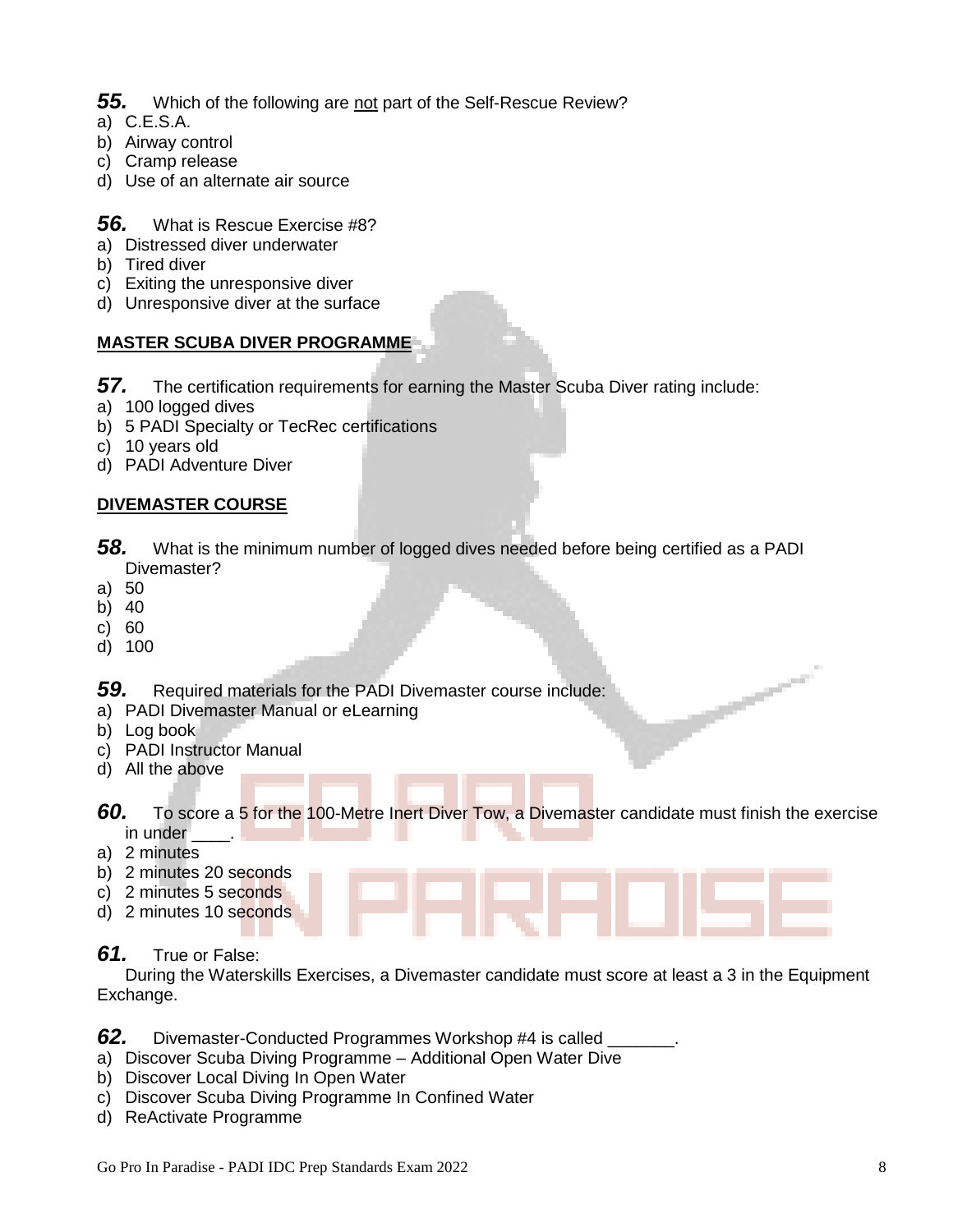*63.* True or False:

During the Dive Skills Workshop, a Divemaster candidate must demonstrate all scuba and advanced snorkelling skills, scoring at least a 3 on each skill, and scoring at least 82 points total, with at least one underwater skill to a 5.

### **JUNIOR DIVEMASTER COURSE**

- *64.* A Junior Divemaster student must meet the following certification requirements except for:
- a) Leading certified divers in open water
- b) Create an Emergency Assistance Plan
- c) Mapping project
- d) Complete the Divemaster Diver Rescue assessment

### **DISCOVER SCUBA DIVING PROGRAMME**

**65.** DSD participants must have the following pieces of equipment except for:

- a) Fins
- b) SPG
- c) BCD
- d) Depth gauge

*66.* What is the maximum number of Discover Scuba Diving participants an Assistant Instructor can take in confined open water with one certified assistant?

- a) 2
- b) 4
- c) 6
- d) 8
- *67.* If a DSD will be conducted as a pool-only experience, which of the following skills must be practised?
- a) Regulator clearing
- b) Mask clearing
- c) BCD inflation/deflation at the surface
- d) Regulator recovery

# **BUBBLEMAKER PROGRAMME**

*68.* The maximum depth for a Bubblemaker programme is \_\_\_.

- a) 12 metres
- b) 6 metres
- c) 10 metres
- d) 2 metres

# **PADI SEAL TEAM**

- *69.* How many AquaMissions must participants complete to qualify for PADI Master Seal Team membership?
- a) 5
- b) 10
- c) 15
- d) 20